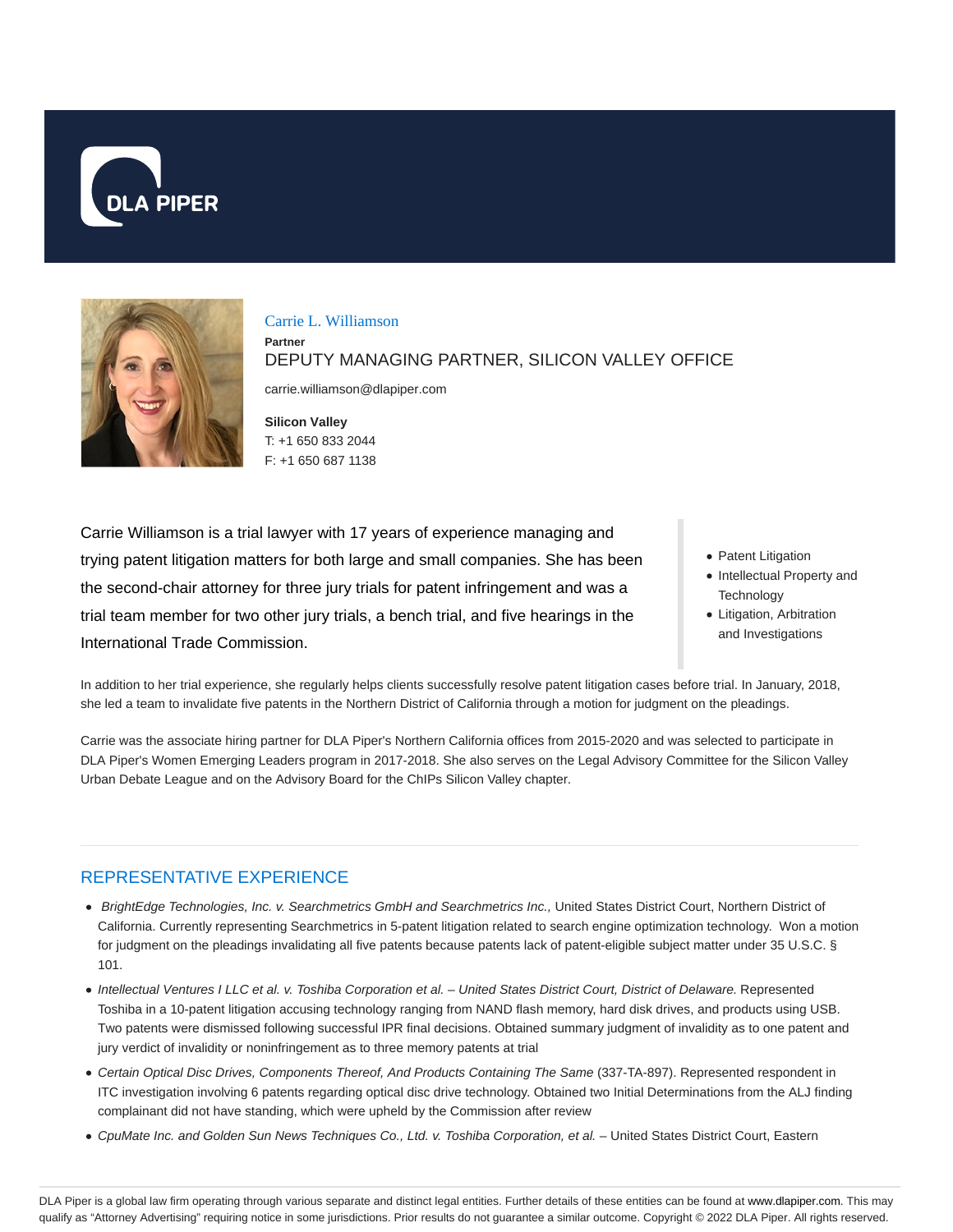District of Texas and Central District of California. Represented Toshiba in patent case involving cooling technology in computers. Won motion to transfer case from Eastern District of Texas to Central District of California

- · TVI v. Toshiba Corporation United States District Court, Northern District of California. Represented Toshiba in a four-patent case involving DVD technology
- NetApp v. Sun Microsystems and Sun Microsystems v. NetApp United States District Court, Northern District of California. Represented Sun in three District Court patent infringement actions between Sun and NetApp. The parties litigated 39 patents, most of which are directed to storage technology. Obtained favorable settlement
- Yamaha v. TSST United States District Court, Central District of California. Represented two TSST entities in 11-patent litigation involving optical disk drives
- Certain Personal Computer and Digital Display Devices (Inv. No. 337-TA-606): Represented Hewlett-Packard in ITC against Acer, Inc. Technology involved computer bus architecture, LCD scalar chips and rewritable DVD drives. Obtained favorable settlement after ITC trial before issuance of Initial Determination
- Hitachi Global Storage Technology (HGST) v. Samsung: Represented Samsung in EDTX against claims of patent infringement. Technology involved hard disk drive formats. Obtained favorable settlement
- CollegeNET, Inc. v. XAP Corporation. Obtained jury verdict US\$8.5 million in a patent infringement and Lanham Act action in the US District Court for the District of Oregon. Technology related to applying for college over the Internet
- Zoran Corporation v. MediaTek, Inc. et al. United States International Trade Commission. Represented complainants Zoran and Oak Technology in asserting three patents related to optical disk controller chips and DVD players. Obtained Exclusion Order and Cease and Desist Order against MediaTek and ten of its customers as to one patent. Case subsequently settled on terms extremely favorable to Zoran and Oak
- MediaTek, Inc. v. Zoran Corporation United States International Trade Commission. Defended respondents Zoran and Oak against allegations of infringing three patents relating to optical disk controller chips. Obtained Initial Determination of non-infringement and invalidity. Case subsequently settled on terms favorable to Zoran and Oak

## CREDENTIALS

### Admissions

California

### **Recognitions**

• The Legal 500 United States 2019, 2021 - Recommended, Intellectual Property Patent Litigation: Full Coverage

### **Education**

- J.D., University of California, Berkeley, School of Law 2003 Articles Editor, Berkeley Journal of Employment and Labor Law
- B.A., Bowling Green State University 1998 summa cum laude Phi Beta Kappa

### **Courts**

- Supreme Court of California
- United States Court of Appeals for the Federal Circuit
- United States District Court for the Central District of California
- United States District Court for the Eastern District of Wisconsin
- United States District Court for the Northern District of California